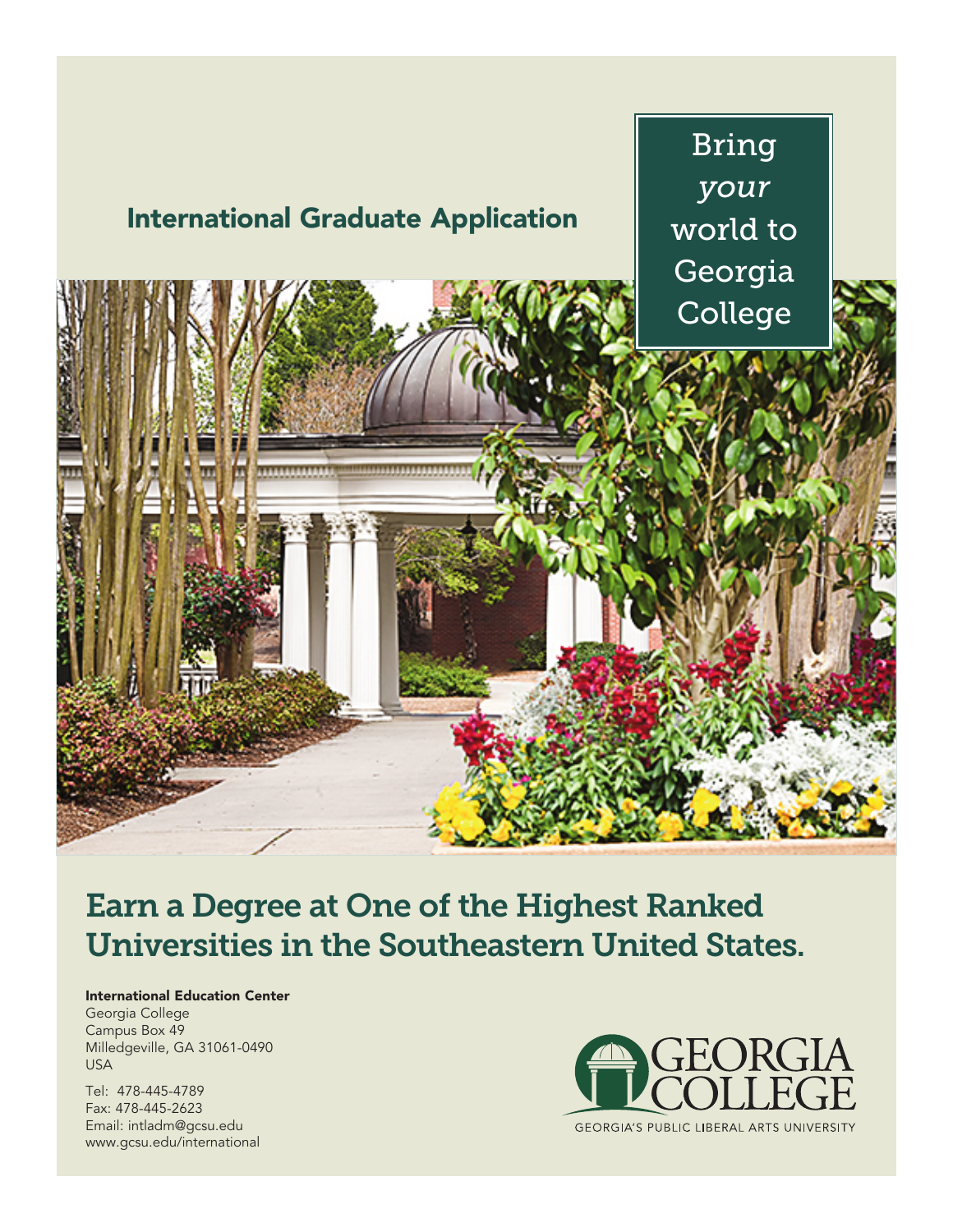# **International Graduate Application for Admission**

#### **WELCOME TO GEORGIA COLLEGE**

Georgia College (GC) welcomes international applicants. With small class sizes, affordable tuition, a safe campus and excellent facilities, GC is the ideal place to study.

This application is for international applicants who are in or will be applying for F-1 student visa status. If you are a U.S. citizen or have permanent resident status, please visit the GC Graduate Admissions Office at http://www.gcsu.edu/graduate/ for application procedures.

## **APPLICATION INSTRUCTIONS & CHECKLIST**

Please follow this checklist carefully and submit ALL required items by the application deadline. The International Education Center must receive items 1 through 8 on this checklist BEFORE your application will be evaluated. Incomplete applications will NOT be considered for admission. Please send items 1, 5, 6, 7, 8 and 9 together in one large envelope. Items 2, 3, and 4 should be sent DIRECTLY from the issuing institution(s) to Georgia College & State University. All application documents submitted become the property of Georgia College.

#### ❑ 1. Completed and signed application form.

- ❑ 2. OFFICIAL (certified or attested) education records in the original language, along with an official (certified or attested) English translation, of ALL college/university level work, including all final examination results. Notarized records will not be accepted.
- □ 3. **OFFICIAL TOEFL score** sent directly by the Educational Testing Service (the ETS institutional code for GCSU is 5252) or other proof of English language proficiency.
- ❑ 4. Official graduate test score (GMAT, GRE or MAT) sent directly from the issuing institution.
- ❑ 5. Other documents required for the specific program to which you are applying such as letters of recommendation. (Refer to the graduate catalog at www.gcsu.edu/catalog.)
- ❑ 6. Completed and signed Declaration of Finances form.
- □ 7. Original and official bank documents (in English or with a certified English translation) in support of EACH financial funding source listed. Faxed, scanned or photocopied documents cannot be accepted.
- ❑ 8. Copy of passport identification page or national identification card.
- ❑ 9. *(Optional)* International Graduate Assistantship Application, together with two letters of recommendation and a letter from the applicant.

## **NOTE ON EDUCATIONAL DOCUMENTS**

GC's International Education Center will review your educational documents and equate your previously completed coursework to U.S. grade equivalencies. Generally, we do not require that you submit documents to an outside professional credential evaluation agency; however, at times, we may advise you to use such an agency if we are unable to determine educational equivalences. Only agencies which are members of NACES (www.naces.org) may be used in these instances.

ALL educational experience must be supported by official documents submitted *directly* from the appropriate issuing institution(s) to Georgia College listing courses taken (with credits/points or hours per course and grades awarded), educational degrees, certificates, and/or awards received. If documents are in a language other than English, they must include an official (certified or attested) English translation. Supporting documentation must bear the original seal or stamp and the signature of an official of the issuing institution.

In rare instances, Georgia College may accept a photocopy of original education documentation provided that the document photocopied is certified with an original seal or stamp AND original signature of:

- a) the issuing institution and a designated official, or
- b) a U.S. Consular or U.S. Educational official outside of the United States.

Certification with a Notary signature is not sufficient.

Georgia College reserves the right to verify all submitted documents with the issuing institution. You may be asked to provide further proof of your educational history if such proof is deemed necessary by GC International Admissions.

## **APPLICATION REQUIREMENTS**

#### English Language Proficiency:

Applicants must document English proficiency in *one* of the following ways:

- 1. TOEFL Minimum Scores: 79 (Internet-based), or 550 (paper-based)
	- $\triangleright$  Request scores be sent directly from ETS (GC School Code 5252): www.ets.org
- 2. IELTS Minimum Score: 6.5 ➢ Request scores be sent directly from IELTS:
- www.ielts.org 3. Other proof of proficiency in the English language as
- determined by the International Admissions staff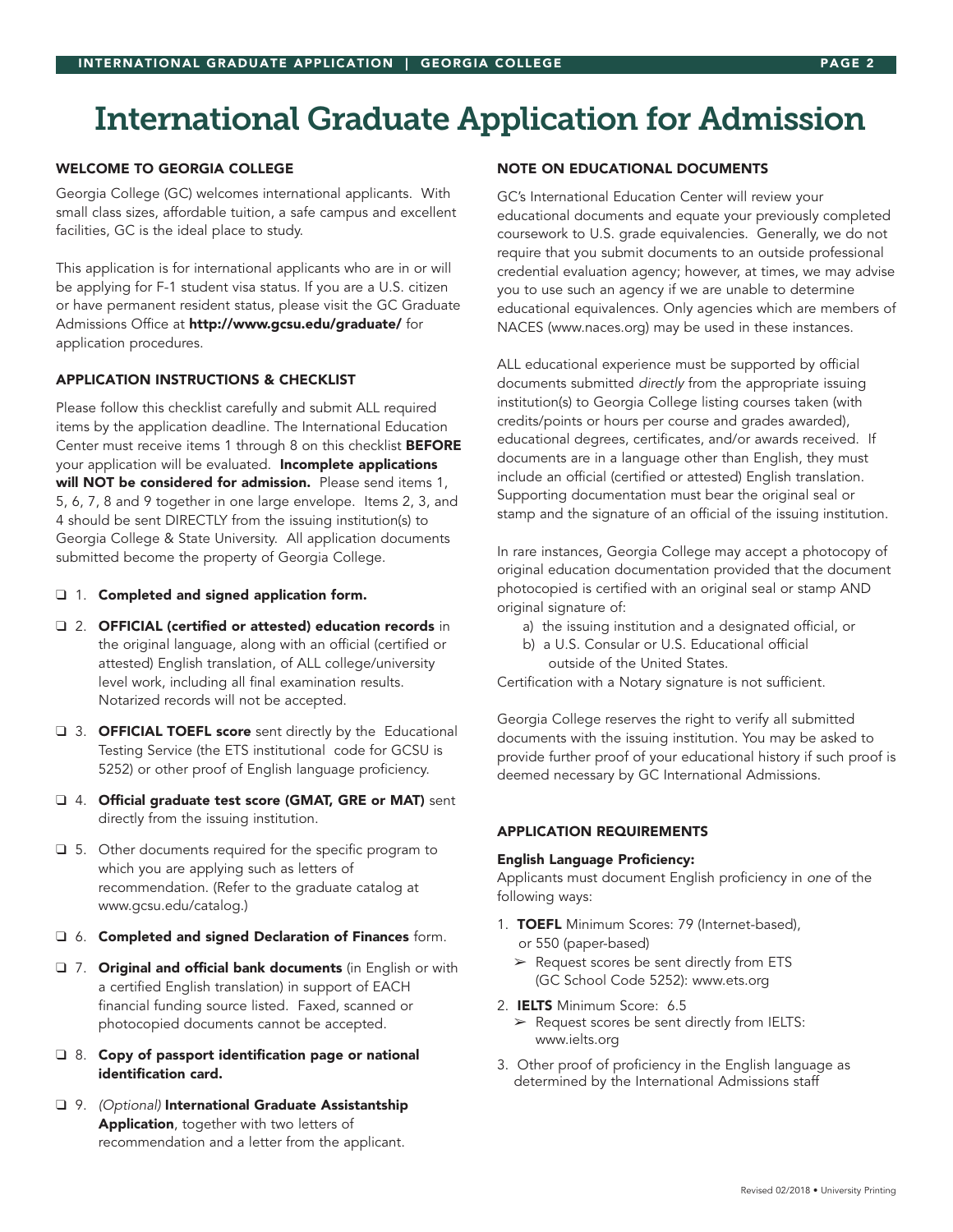#### **GRADUATE EXAM AND ACADEMIC REQUIREMENTS**

Entrance requirements vary by program. Please refer to the specific admission and program requirements in the on-line graduate catalog (catalog.gcsu.edu). Note that some programs also require letters of recommendation, writing portfolios or other documents.

To request GMAT scores, contact Pearson Vue at www.mba.com/mba. The school code varies by program:

MBA Program: 3TC-NH-78 MMIS Program: 3TC-NH-34 MAac Program: 3TC-NH-83 MSCM Program: 3TC-NH-35

To request GRE scores, contact the Educational Testing Service (ETS) at www.ets.org (GC school code: 5252). To request MAT scores, contact Harcourt Assessment at harcourtassessment.com (GC school code: 2379).

#### **APPLICATION DEADLINES**

Applications are evaluated once the file is complete with all supporting documents received. Applicants will be notified of the admission decision after the file is complete. To ensure sufficient time to process the application and to apply for a U.S. visa, students are strongly encouraged to complete the application process *as early as possible* and well in advance of posted deadlines.

To be considered for admission and for financial assistance, submit your *completed* application to our office by the recommended submission dates:

Fall Semester (Aug-Dec) ........................... April 1 Spring Semester (Jan-May)........................ Sept. 1

Applications received after the above dates may need to be deferred to the next available semester.

*Note: Some graduate programs may have earlier deadlines. Check program requirements at:* gcsu.edu/futurestudents/graduate

#### **GEORGIA WEBMBA PROGRAM**

The Georgia WebMBA program offers professionals living outside the United Sates the opportunity to earn an accredited online MBA degree without interruption of their work and personal lives. International students residing in the U.S. in F-1 visa status are not eligible for this program due to immigration regulation restrictions. WebMBA applicants must submit a letter of intent and documentation of two years work experience and do not need to submit financial documentation. More information is available at

gcsu.edu/business/graduateprograms/webmba.htm.

#### **ASSISTANTSHIPS**

Applicants can apply for the International Graduate Assistantship at the time of application. These awards waive a significant amount of the tuition costs. Applicants can also compete for regular Graduate Assistantships, which waive all tuition (excluding fees) and pay a stipend each semester. Students should contact the graduate coordinator of their program about Graduate Assistantship application procedures. Students attending in person programs are eligible for assistantships.

#### **FINANCIAL DOCUMENTATION**

All applicants who need to obtain a student (F-1) visa to study in the United States must demonstrate that they have sufficient funds to pay for tuition, fees and living expenses while at GC. You must complete, sign, and submit the Declaration of Finances form and provide a bank statement or certificate of balance prepared within the last six months. The bank document should include the name of your sponsor as listed on the Declaration of Finances form. We cannot accept photocopies, scanned copies or faxed copies of bank documents.

## **ACCEPTANCE AND VISA APPLICATION**

If you are granted admission to the university, you will be notified first via email. You will later receive an official acceptance package that will include the bank statements you sent to us along with an immigration form called the I-20. You will need to take these documents to the U.S. embassy for your student (F-1) visa interview.

We will send you the acceptance package via regular air mail. If you would like expedited delivery of your documents via UPS, you will need to provide a payment of U.S. \$100 by credit card or check *before* the documents are mailed. You may also pay for express delivery at a UPS, DHL or FedEx site in your country and arrange for an agent to pick up the package from our office.

#### **CONTACT INFORMATION**

Please contact the International Education Center with any questions regarding the application process. Applications may be sent to either of the addresses below. We look forward to receiving your application!

*Standard Mailing Address:* Georgia College International Education Center Campus Box 49 Milledgeville, GA 31061 U.S.A. Tel: 1-478-445-4789 Fax: 1-478-445-2623 Email: intladm@gcsu.edu Web: gcsu.edu/international

*Address for Express Packages:* Georgia College International Education Center 320 N. Wayne Street Milledgeville, GA 31061-0490 U.S.A.

# **ANNUAL SECURITY AND FIRE SAFETY REPORT**

The GC Annual Security and Fire Safety Report includes crime statistics for the previous three years concerning reported crimes that occurred On Campus; in or on certain Non-campus buildings or property owned or controlled by GC; and on Public Property within, or immediately adjacent to and accessible from, the campus. The report also includes institutional policies concerning campus security, such as policies concerning alcohol and drug use, crime prevention, the reporting of crimes, sexual assault, fire safety policies/statistics and other matters. Hard copies are available at the Department of Public Safety, Human Resources, and Office of Admissions. You can have a card copy mailed to you by calling 478-445-3082 or get it on-line at

#### gcsu.edu/publicsafety/annualreport.htm.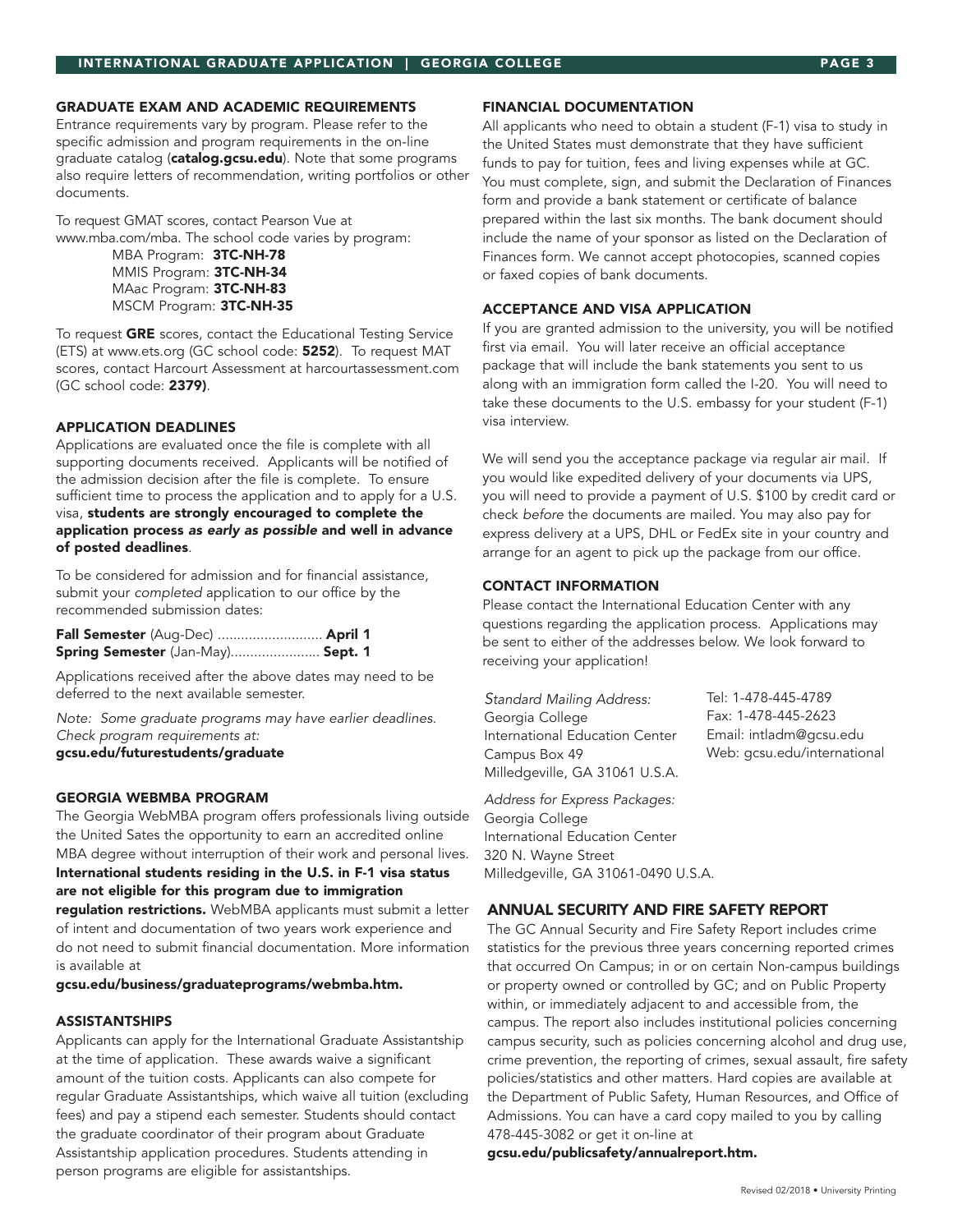| <b>GEORGIA'S PUBLIC LIBERAL ARTS UNIVERSITY</b><br>Campus Box 49<br>Milledgeville, GA 31061-0490, U.S.A.<br>478-445-4789 • Fax 478-445-2623<br>E-Mail: intladm@gcsu.edu • http://www.gcsu.edu<br>PLEASE TYPE OR PRINT NEATLY AND COMPLETE ALL SECTIONS. |          | International Student<br><b>Graduate Application</b><br>for Admission                                                                                                                    | <b>CURRENT</b><br><b>PHOTO</b><br>(optional) |
|---------------------------------------------------------------------------------------------------------------------------------------------------------------------------------------------------------------------------------------------------------|----------|------------------------------------------------------------------------------------------------------------------------------------------------------------------------------------------|----------------------------------------------|
|                                                                                                                                                                                                                                                         |          |                                                                                                                                                                                          |                                              |
| Name on Passport:_______________                                                                                                                                                                                                                        |          | Given/First                                                                                                                                                                              | Middle                                       |
|                                                                                                                                                                                                                                                         |          |                                                                                                                                                                                          |                                              |
|                                                                                                                                                                                                                                                         |          |                                                                                                                                                                                          |                                              |
| Are you currently in the United States? $\Box$ Yes $\Box$ No If so, what is your current immigration status?                                                                                                                                            |          |                                                                                                                                                                                          |                                              |
|                                                                                                                                                                                                                                                         |          |                                                                                                                                                                                          |                                              |
|                                                                                                                                                                                                                                                         |          |                                                                                                                                                                                          |                                              |
|                                                                                                                                                                                                                                                         |          |                                                                                                                                                                                          |                                              |
|                                                                                                                                                                                                                                                         |          |                                                                                                                                                                                          |                                              |
|                                                                                                                                                                                                                                                         |          | Street Name and Number                                                                                                                                                                   |                                              |
| Town or City                                                                                                                                                                                                                                            | Province | Postal Code                                                                                                                                                                              | Country                                      |
| CHECK THE PROGRAM OF STUDY TO WHICH YOU ARE APPLYING:<br><b>I</b> MA Art Therapy<br>□ MA English<br>MAT Kinesiology/Physical Education<br><b>Q</b> MFA Creative Writing<br>□ MS Biology<br>MS Logistics & Supply Chain Management<br>(Online)           |          | MAAC Accountancy<br>MMIS Management Information Systems<br>(Online)<br>□ MS Health and Human Performance<br>(Online/Hybrid)<br>MMT Master of Music Therapy (Online)<br>□ WebMBA (Online) |                                              |

**INTERNATIONAL GRADUATE APPLICATION | GEORGIA COLLEGE PAGE 4**

Have you previously applied to GC? □ Yes □ No If so, which term and year?

| <b>SEMESTER YOU</b><br><b>PLAN TO ENTER</b> | <b>CLASSIFICATION</b>                                                                                                                                               | <b>DEMOGRAPHIC INFORMATION</b>                                                 |                                                                                                                                                                                                                                         |  |
|---------------------------------------------|---------------------------------------------------------------------------------------------------------------------------------------------------------------------|--------------------------------------------------------------------------------|-----------------------------------------------------------------------------------------------------------------------------------------------------------------------------------------------------------------------------------------|--|
| Fall (August) Year<br>Spring (Jan.) Year    | Freshman (no previous<br>university coursework)<br>$\Box$ Transfer Student<br><b>E</b> Former GC Student<br>Transient (retains enrollment<br>at current university) | Date of Birth:<br>Month<br>Year<br>Day<br>Sex:<br>$\Box$ Male<br>$\Box$ Female | <b>RACE:</b> OPTIONAL-FOR STATISTICAL PURPOSES ONLY<br>$\Box$ Multiracial<br>$\Box$ American Indian<br>$\Box$ Asian/Pacific Islander $\Box$ Hispanic<br>Black (not of Hispanic Origin) Q Other<br>$\Box$ White (not of Hispanic Origin) |  |

How did you learn about Georgia College?

- ❑ Study in the USA magazine/website ❑ American Colleges & Universities ❑ Peterson's guide/website
	-
- ❑ Current or former GC Student ❑ GC website ❑ U.S. Advising Center in your country
	-
	- magazine/website ❑ Study Georgia website

Revised 02/2018 • University Printing

❑ Other:\_\_\_\_\_\_\_\_\_\_\_\_\_\_\_\_\_\_\_\_\_\_\_\_\_\_\_\_\_\_\_\_\_\_\_\_\_\_\_\_\_\_\_\_\_\_\_\_\_\_\_\_\_\_\_\_\_\_\_\_\_\_\_\_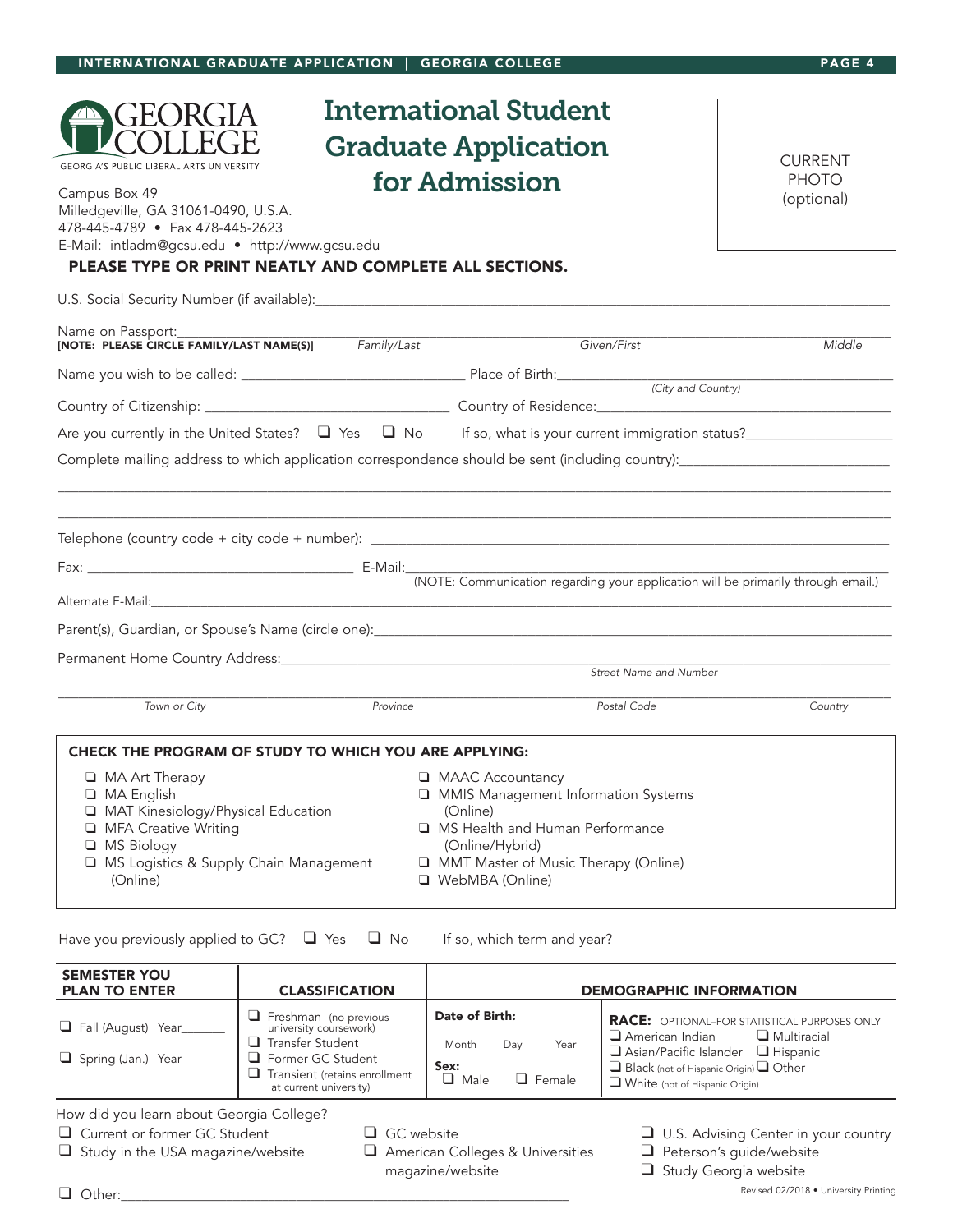# **INTERNATIONAL GRADUATE APPLICATION | GEORGIA COLLEGE PAGE 5**

**GEORGIA'S PUBLIC LIBERAL ARTS** 

# **EDUCATIONAL BACKGROUND**

Undergraduate applicants must list all high school/secondary school and all college/university level work. Use the terminology of the country where the school was located. Do not try to translate or interpret any terms into U.S. terminology or equivalents.

In Column #1, write in the name and location of the school you attended.

In Column #2, fill in the calendar year(s) that are appropriate for the year(s) you attended and/or received academic or trade training.

In Column #3, write the kind or type of school Secondary, Preparatory, Gymnasium, Teachers College, Trade School, University, etc.

In Column #4, write the language of instruction used in the majority of your classes at the school.

In Column #5, write the name of any examination(s) you passed or certificate(s) you received at the end of your studies there-such as GCSE or GCE (number of subjects on "O" and "A" levels), Bachillerato, Abitur, Baccalaureat II, Licenziatura, Diplom or whatever is applicable in your case. Include the date. If no degree/diploma was awarded to you for your education/training at that school, write "none."

| School (Name and Location)<br>Column #1 | Dates of Attendance<br>Column #2 | Type of School<br>Column #3 | Language of Instruction<br>Column #4 | Examination/Certificate<br>Column #5 |
|-----------------------------------------|----------------------------------|-----------------------------|--------------------------------------|--------------------------------------|
|                                         |                                  |                             |                                      |                                      |
|                                         |                                  |                             |                                      |                                      |
|                                         |                                  |                             |                                      |                                      |
|                                         |                                  |                             |                                      |                                      |
|                                         |                                  |                             |                                      |                                      |
|                                         |                                  |                             |                                      |                                      |

Are you currently enrolled at the last institution attended? ❑ Yes ❑ No If yes, date you will complete studies? \_\_\_\_\_\_\_\_\_\_\_\_\_\_\_\_\_\_\_\_\_\_\_\_\_\_\_\_\_\_\_\_

Will any of your transcripts arrive under a different name?  $□$  Yes  $□$  No If yes, what name?

Are you currently on suspension/dismissal/exclusion from any school?  $□$  Yes  $□$  No

Name and email/mailing address of contact person(s) at previous school(s): \_

# ENTRANCE TEST INFORMATION

| Test Taken or Scheduled to Take | <b>Test Date</b> | Date Official Scores Requested for GC |
|---------------------------------|------------------|---------------------------------------|
| <b>D</b> TOEFL                  |                  |                                       |
| $\Box$ IELTS                    |                  |                                       |
| $\Box$ GMAT                     |                  |                                       |
| $\Box$ GRE                      |                  |                                       |
| $\Box$ MAT                      |                  |                                       |

\_\_\_\_\_\_\_\_\_\_\_\_\_\_\_\_\_\_\_\_\_\_\_\_\_\_\_\_\_\_\_\_\_\_\_\_\_\_\_\_\_\_\_\_\_\_\_\_\_\_\_\_\_\_\_\_\_\_\_\_\_\_\_\_\_\_\_\_\_\_\_\_\_\_\_\_\_\_\_\_\_\_\_\_\_\_\_\_\_\_\_\_\_\_\_\_\_\_\_\_\_\_\_\_\_\_\_\_\_\_\_\_\_\_\_\_\_\_\_\_\_\_\_\_\_\_\_\_\_\_\_\_\_\_\_\_\_

Other proof of English language proficiency:

Have you ever been convicted of a crime in the U.S. other than a traffic offense, or are any criminal charges now pending against you? □ Yes □ No Convictions shall include: a finding of guilty by a judge or jury, or a plea of guilty or a plea of nolo contendere, irrespective of the pendency of availability of any appeal or application for collateral relief. If yes, explain fully on a separate page, specifying the nature of the offense(s), the date(s) it/they occurred, the name and location of the  *court(s) and sentence(s) imposed. Please submit court documentation if appropriate.*

I understand that any material false statement made knowingly and willfully by me on this application, or any documents attached hereto may, in accordance with O.C.G.A. 16-10-71, which provides that upon conviction, a person who knowingly commits the offense of false swearing shall be punished by a fine of not more than \$1,000 or by imprisonment for not less than one nor more than five years, or both, subject me to prosecution in a court of law. Additionally, I further understand than any such false statement may subject me to immediate dismissal from the institution.

Further, I certify that, to the best of my knowledge, the information submitted on this application is true and complete. I consent to allow representatives of GC to conduct a criminal background check and such other background investigations as the university deems appropriate in evaluating my application as a student at GC. I further understand that upon enrollment, I am expected to become familiar with and abide by the GC Honor Code and the Student Rules and Regulations as set forth in the GC Catalog.

In accordance with Board of Regents Policy 4.3.4, all applicants who are accepted for admission or readmission to Georgia College for Fall, 2011 or any academic semester thereafter, and who seek to be classified as in-state for tuition purposes, will be required to provide validation of residency and lawful presence in both the State of Georgia and the United States. Acceptance to Georgia College is conditional until lawful presence is verified.

Georgia College Toll Free in Georgia 1-800-342-0471 International Education Center **Direct** Campus Box 49 Fax 478-445-2623<br>Milledgeville, GA 31061 USA E-mail for a hitladm@gcsu.edu Milledgeville, GA 31061 USA E-mail intladm@gcsu.edu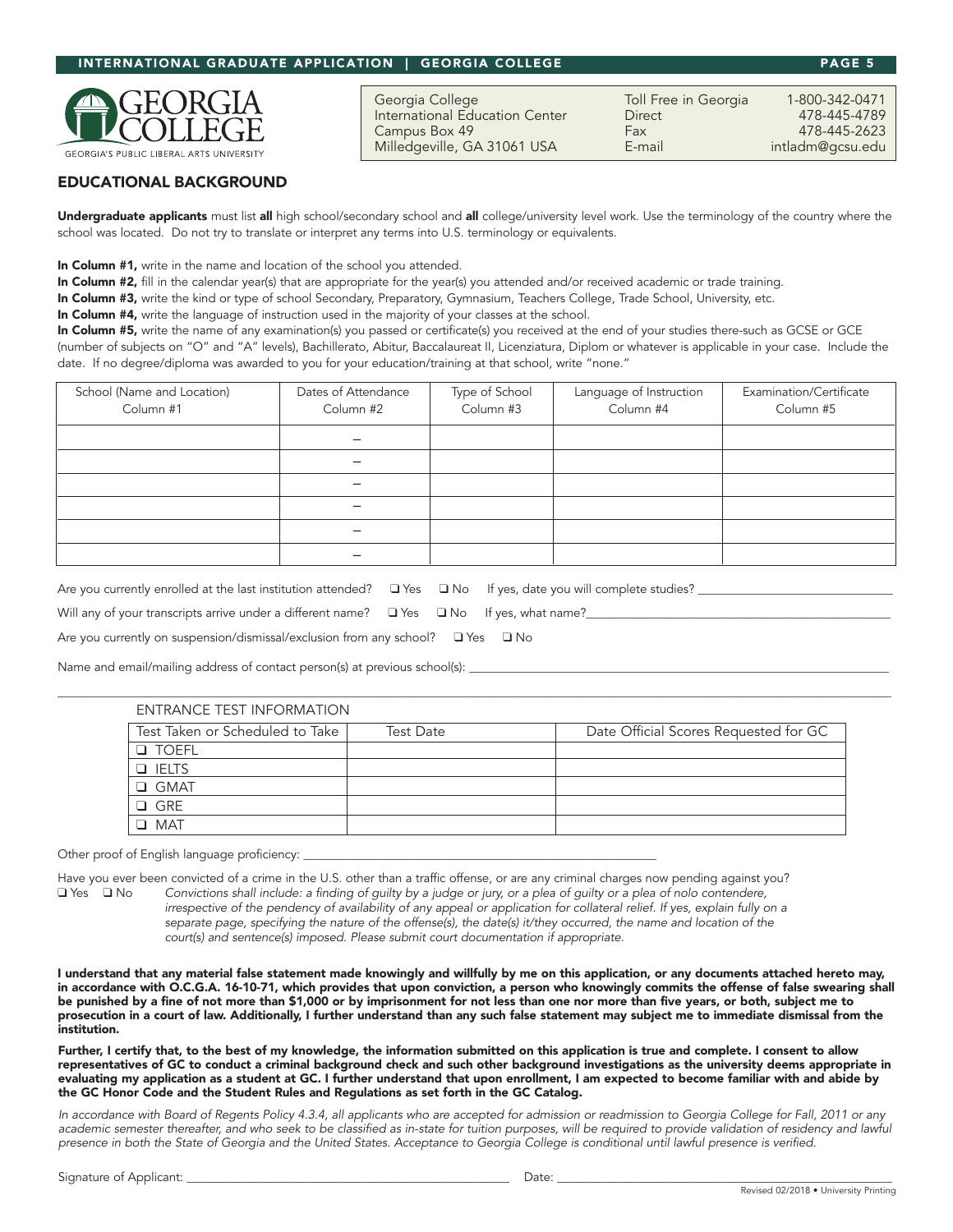

# **International Student Graduate Declaration of Finances**

**INSTRUCTIONS:** United States immigration regulations require that international students applying for F-1 visas certify sufficient financial support for academic and living expenses while studying in the U.S. Please read carefully the information below and indicate the amount and sources of all support in the table on the next page. Enter amounts in U.S. dollars. You and your sponsor(s) must sign certifying the indicated funds are available. In addition, you must submit the following along with this form:

Bank Certification Letter/Statement to verify personal savings and sponsor support. This letter/statement must be issued within six months of submitting your application to GC and must include the following requirements:

- 1. Original bank letterhead with bank's contact information including telephone numbers and address;
- 2. Full name on the account, account number, date account was opened, and date letter was issued;
- 3. Current and average amount of the account;
- 4. Currency, type (savings, checking, etc.) and terms of the account;
- 5. Bank official's printed name and original signature.

We cannot accept photocopied, scanned, or faxed documents, nor those with "whited-out" or altered figures. Applicants with sponsorship from an organization or their home government must submit a letter of sponsorship from the sponsoring institution on official letterhead with the institutions' address, telephone and fax number, and the original signature and title of the responsible officer. The letter should also include your full name, the specific dollar amount, and the duration of the scholarship. After admission, this completed form will be returned to you together with your Certificate of Eligibility (I-20). You will then present the Declaration of Finances and Certificate of Eligibility (I-20) to the U.S. Consulate to request a student visa.

## **Estimated minimum funds needed for the academic year:**

*GRADUATE STUDENTS* (Based on 9 hours per semester for on-campus programs)\*

| Tuition and Fees          | \$21,100          | A graduate program of study normally takes two to three     |
|---------------------------|-------------------|-------------------------------------------------------------|
| <b>Books and Supplies</b> | 1,200             | years. The applicant should complete the entire Declaration |
| Room and Meals            | 11,060            | of Finances form by providing an accurate estimate of       |
| Health Insurance          | 2.260             | support for the entire program of study and attach bank     |
| Other Expenses            | 1,430             | documentation for at least one year's worth of funding.     |
| Total                     | \$37,050 per year |                                                             |

\*All expenses listed above are *estimates only* and are *subject to increases* each year. Students electing to take 12 hours per semester will need to budget an additional \$3,100 per semester.

#### *Please note:*

Tuition & Fees: All students (both U.S. and International) who are not permanent residents of the State of Georgia pay a higher tuition rate. International Graduate Assistantship recipients will not be charged the out-of-state tuition fees and will be charged *approximately* \$7,300 per year in tuition and fees. International Graduate Assistantships are only available for students in on-campus graduate programs.

Other Expenses: Vacations/break expenses, personal items, local transportation, etc., are included in this amount.

Additional Expenses for Summer: The estimates above are for expenses for fall and spring semesters ONLY (a nine-month academic year). Graduate students who plan to attend Summer semester should estimate an ADDITIONAL \$9,000 per year.

Additional expenses for spouse: \$500 per month or \$6,000 per 12-month year. Additional expenses for each child: \$500 per month or \$6,000 per 12-month year.

When budgeting expenses, please also take into consideration transportation costs to the U.S., sources and availability of emergency funds while in the U.S., and any government imposed restrictions on the release of funds from your country. Please note that costs for tuition and fees, health insurance, books, room and board are due *in full* at the *beginning* of each semester.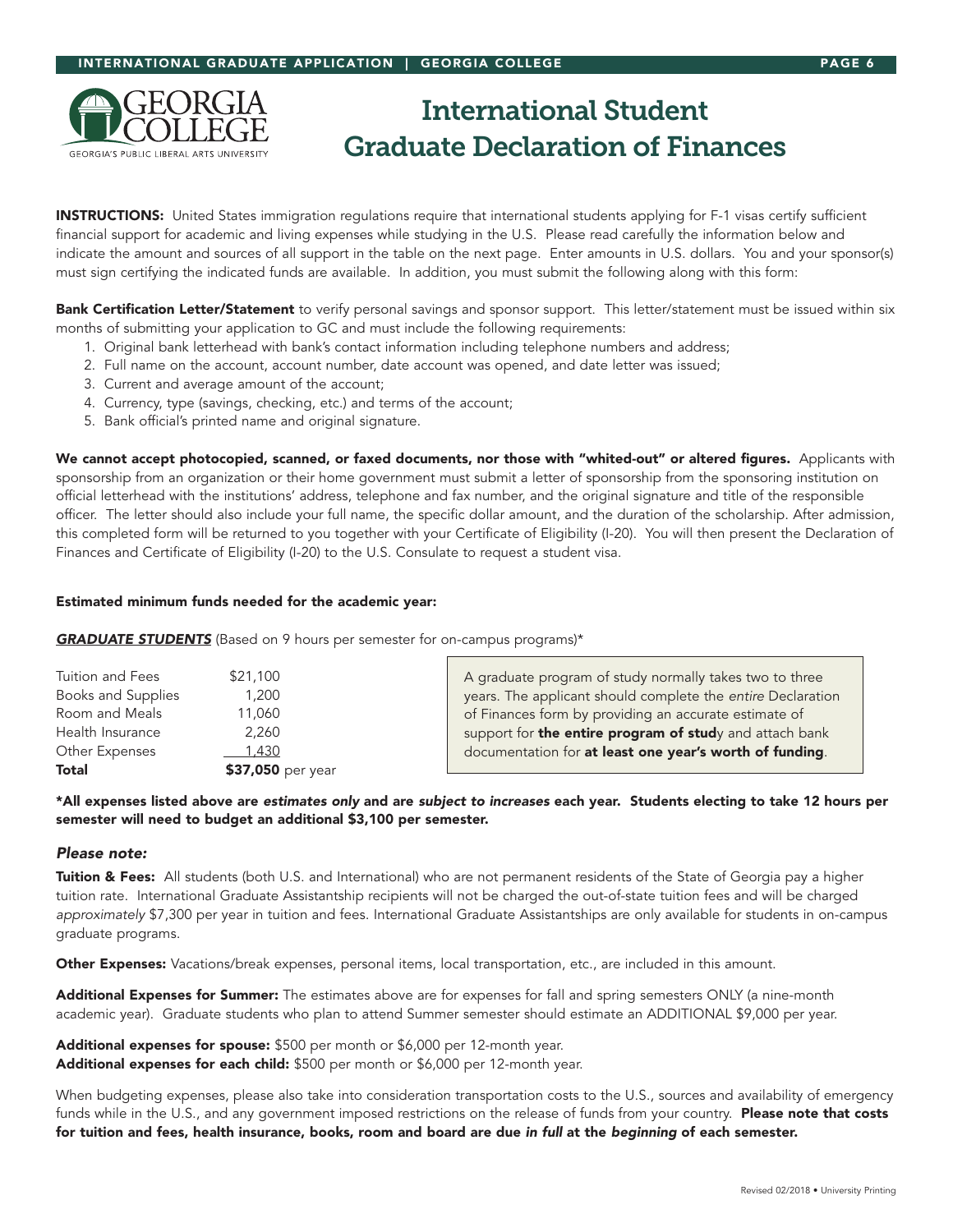# **GEORGIA COLLEGE | DECLARATION OF FINANCES**

Name of Applicant:

DEPENDENTS: For visa purposes: Do you plan to bring a spouse or child with you to Milledgeville? **Q** Yes Q No If yes, please list name(s), relationship to you, country of birth, country of citizenship and date of birth:

*NOTE: You need to document additional funding for dependents.*

#### **SUMMER TERM:**

Do you plan to remain in the United States during the summer? Q Yes Q No Do you plan to attend summer school? Q Yes Q No

\_\_\_\_\_\_\_\_\_\_\_\_\_\_\_\_\_\_\_\_\_\_\_\_\_\_\_\_\_\_\_\_\_\_\_\_\_\_\_\_\_\_\_\_\_\_\_\_\_\_\_\_\_\_\_\_\_\_\_\_\_\_\_\_\_\_\_\_\_\_\_\_\_\_\_\_\_\_\_\_\_\_\_\_\_\_\_\_\_\_\_\_\_\_\_\_\_\_\_\_\_\_\_\_\_\_\_\_\_\_\_\_\_\_\_\_\_\_\_\_\_\_\_\_\_\_\_\_\_\_\_\_\_\_\_\_\_\_\_\_\_\_\_\_\_\_\_\_\_\_\_\_\_ \_\_\_\_\_\_\_\_\_\_\_\_\_\_\_\_\_\_\_\_\_\_\_\_\_\_\_\_\_\_\_\_\_\_\_\_\_\_\_\_\_\_\_\_\_\_\_\_\_\_\_\_\_\_\_\_\_\_\_\_\_\_\_\_\_\_\_\_\_\_\_\_\_\_\_\_\_\_\_\_\_\_\_\_\_\_\_\_\_\_\_\_\_\_\_\_\_\_\_\_\_\_\_\_\_\_\_\_\_\_\_\_\_\_\_\_\_\_\_\_\_\_\_\_\_\_\_\_\_\_\_\_\_\_\_\_\_\_\_\_\_\_\_\_\_\_\_\_\_\_\_\_\_

What are the sources and amounts of support available to you during the summer?

Source \_\_\_\_\_\_\_\_\_\_\_\_\_\_\_\_\_\_\_\_\_\_\_\_\_\_\_\_\_ U.S. \$ \_\_\_\_\_\_\_\_\_\_\_\_\_ Source \_\_\_\_\_\_\_\_\_\_\_\_\_\_\_\_\_\_\_\_\_\_\_\_\_\_\_\_\_ U.S. \$\_\_\_\_\_\_\_\_\_\_\_\_\_\_\_\_\_\_\_\_

## **SOURCES OF FINANCIAL SUPPORT (Complete amount of support PER YEAR for each source):**

| ✔ Check all<br>that apply | Sources of Support                                 | Assured Support<br>PER YEAR of study |
|---------------------------|----------------------------------------------------|--------------------------------------|
|                           | <b>Personal Savings</b>                            |                                      |
|                           | Name of bank(s):<br><b>Family or other Sponsor</b> | $U.S.\$                              |
|                           | Name of bank(s):                                   | $U.S.\$                              |
|                           | <b>Government or Organization Sponsor</b>          |                                      |
|                           | Name of sponsoring agency:                         | $U.S.\$                              |
|                           | <b>University Award</b>                            |                                      |
|                           | Type of award:                                     | $U.S.\$                              |
|                           | Other:                                             | $U.S.\$                              |
|                           | <b>TOTAL</b>                                       | $U.S.\$                              |

# **OFFICIAL CERTIFICATION OF SOURCES OF FUNDS AND AMOUNTS**

## FINANCIAL CERTIFICATION

An official, original bank statement or certificate must accompany this form to verify personal savings and sponsor support. If you have a U.S. sponsor who will be providing free room and board, please have the sponsor complete an I-134 Affidavit of Support form, available at www.uscis.gov and enclose it with this form.

#### SPONSOR CERTIFICATION

This is to certify that I have read the information furnished by the applicant on this form, that it is true and accurate, and that the funds are available and will be provided for the applicant as specified. I agree to provide funding for the entire program of study (a minimum of four years for entering freshmen and two years for transfer students). I understand that tuition and living costs are subject to change and will increase each year.

|           |       | Date <u>______________</u> |  |  |
|-----------|-------|----------------------------|--|--|
|           |       |                            |  |  |
|           |       |                            |  |  |
|           |       |                            |  |  |
|           |       |                            |  |  |
| Telephone | Email |                            |  |  |

# STUDENT CERTIFICATION

This is to certify that the information provided on this form is accurate and complete. I acknowledge that I have sufficient funds available to cover my educational and living expenses at Georgia College for the entire program of study. I understand that tuition and living costs are subject to change and will increase each year.

Student's Signature \_\_\_\_\_\_\_\_\_\_\_\_\_\_\_\_\_\_\_\_\_\_\_\_\_\_\_\_\_\_\_\_\_\_\_\_\_\_\_\_\_\_\_\_\_\_\_\_\_\_\_\_\_\_\_\_\_\_\_\_\_\_\_\_\_\_\_\_\_\_\_ Date\_\_\_\_\_\_\_\_\_\_\_\_\_\_\_\_\_\_\_\_\_\_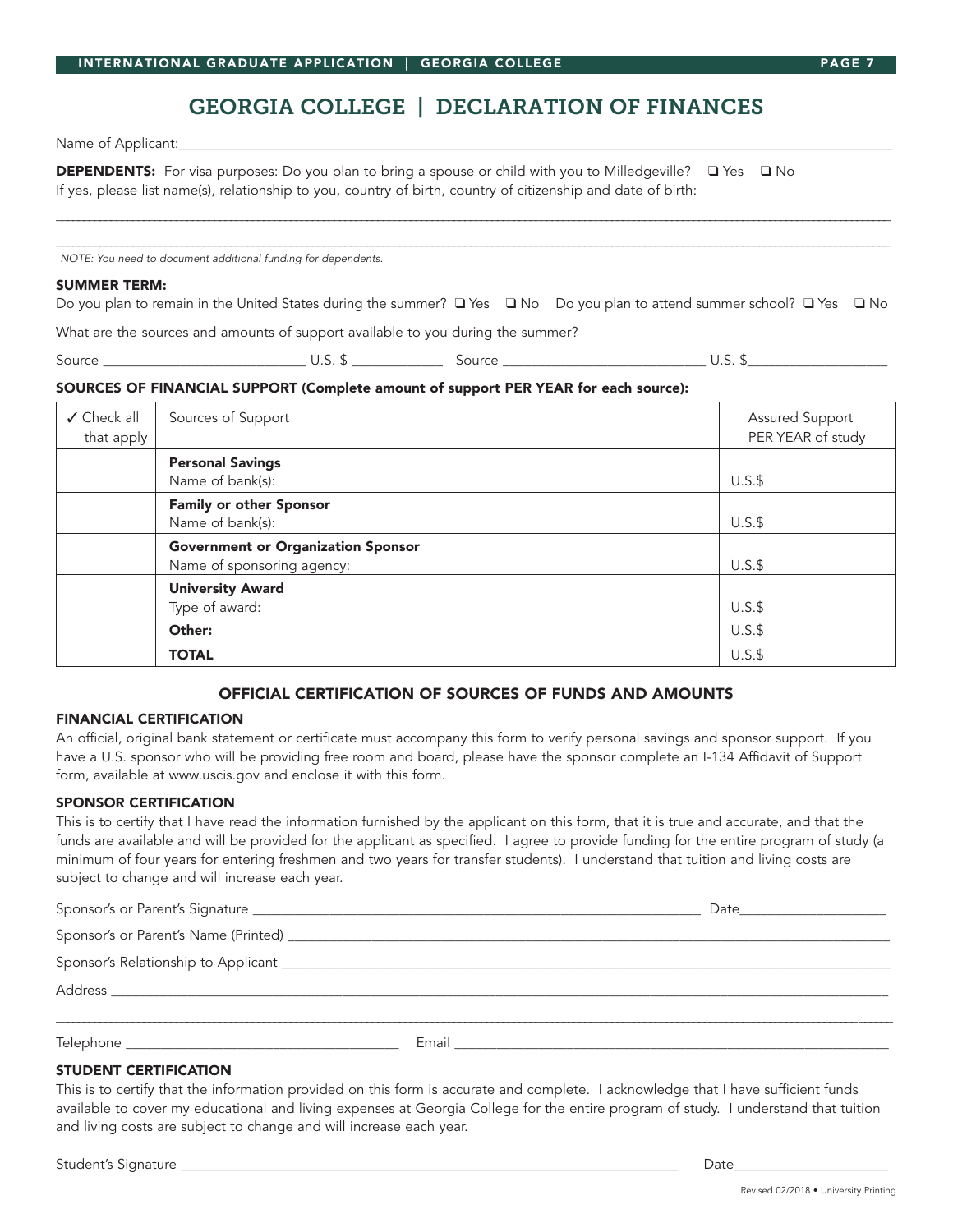

Campus Box 49 Milledgeville, GA 31061-0490, U.S.A. (478) 445-4789 • Fax (478) 445-2623 E-Mail: intladm@gcsu.edu http://www.gcsu.edu

# **International Graduate Assistantship Application Guidelines and Information**

Georgia College has designated a portion of its funds to assist International Students who pursue an on-campus graduate degree at GC. The university is pleased to be able to use these funds to award IGAs to qualified and deserving students.

- 1. A student must be regularly admitted to GC and be accepted for regular admission to an on-campus graduate program to be considered for the IGA. A student must also be eligible to work in F-1 visa status from the beginning of the first semester.
- 2. The IGA waives the additional out-of-state tuition fees that must be paid by all students who are not permanent residents of the state of Georgia.
- 3. The IGA will be awarded on the basis of demonstrated academic ability, as well as evidence of extra-curricular involvement, and financial need.
- 4. All award decisions are final. Once awarded, IGAs are renewable for as long as the GC Graduate student remains both academically and civically qualified.
	- To remain academically qualified, the student **must:** a) be a graduate carrying a full academic load of 9 hours per semester (but not more than 15 hours), AND b) maintain a minimum 3.00 grade point average (GPA). Grades will be reviewed each semester.
	- To remain civically qualified, a student must: a) participate in the planning and implementation of both the annual International Dinner and the annual International Week, AND b) provide educationally beneficial assistance to the schools and administrative offices to internationalize the curriculum, campus, and community.
- 5. Students who are in jeopardy of losing their IGA for either academic or civic reasons will be notified. Students will have one semester to improve their performance and return to good standing before the termination of the IGA.
- 6. IGAs are required to work 10 hours per week while school is in session (as specified by the GC department to which they are assigned) for the duration of the IGA.
- 7. The IGA will remain in effect for one full year (including summer semester, if desired) as long as the student remains academically and civically qualified to continue receiving it. A request for renewal of the IGA must be made in April each year.
- 8. To be considered for the IGA, students must return the following items by the application deadline when they submit their Graduate Application for Admission:
	- a) An accurately completed IGA application form, AND
	- b) A letter written by the applicant explaining how their own special abilities, interests, and experience will contribute to the process of internationalization of the curriculum, campus, and/or the community, AND
	- c) Letters of recommendation from two persons familiar with the applicant's previous experience.
- 9. If a student is awarded an IGA and is unable to enroll at GC during the semester originally indicated, the student must re-apply for the award.

IMPORTANT NOTICE: Because of the large number of students applying for the International Graduate Assistantship, and the limited number which Georgia College is able to award, *you should NOT depend on this funding when filling out your Declaration of Finances!* If you are admitted to GCSU AND are awarded the International Graduate Assistantship, you will be notified by letter and your I-20 will reflect the amount of the award.